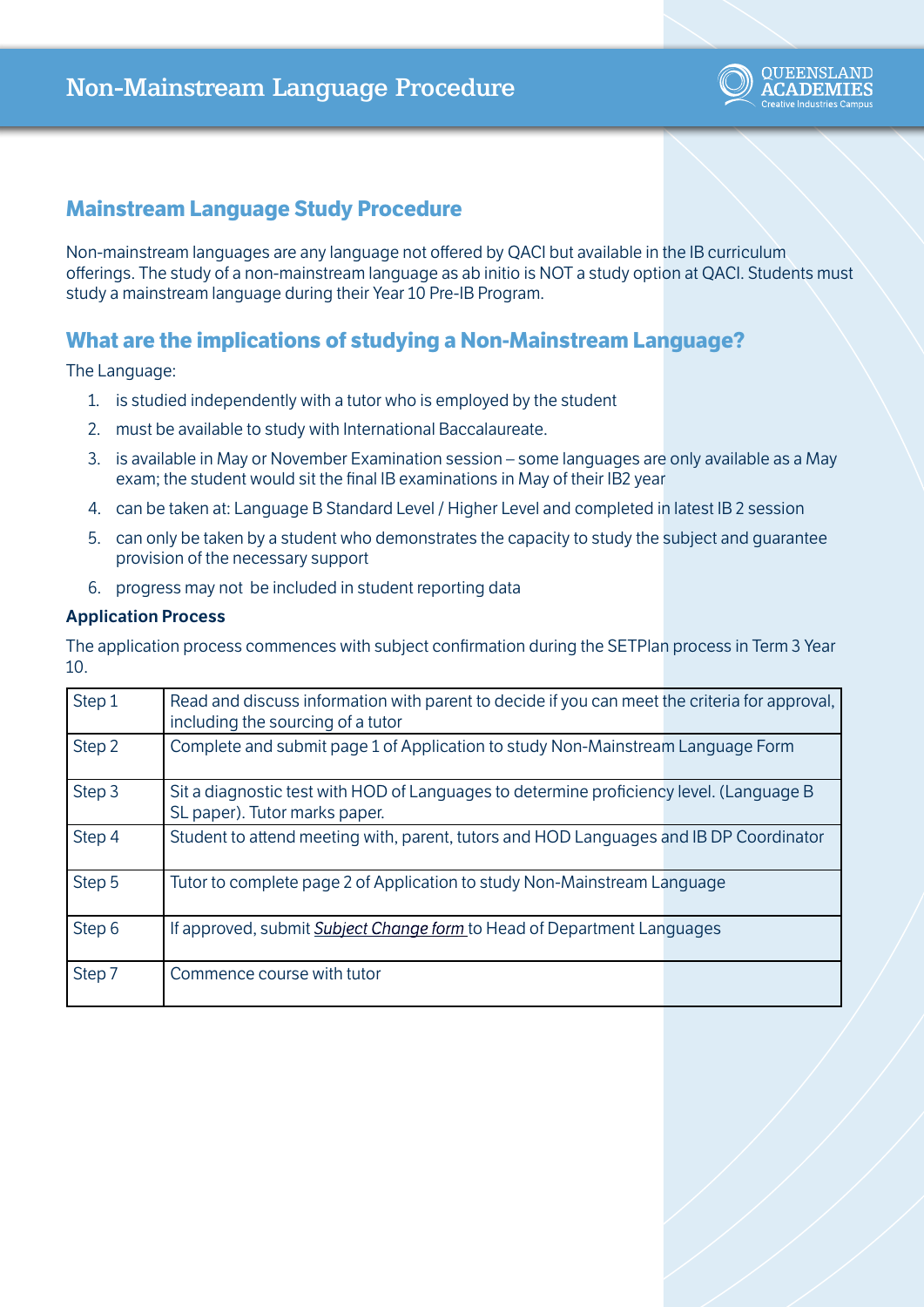## **Criteria for Approval to study a Non-Mainstream Language**

- Proficiency in the language can be demonstrated by:
	- o speaking the language with a high degree of fluency
	- o demonstrating reading and writing competency in Language B SL exam paper
- Parent can fund tutor and arrange for student to undertake regular lessons including a minimum of 165 hours tuition over the two-year IB Diploma period or to meet the anticipated timeline
	- o Tutor has IB experience
	- o Tutor is not related to the student
	- o Tutor has a Blue Card or Teacher registration

### **Demonstrated Level of Competency**

Students wishing to study a non-mainstream language will be required

- to demonstrate a high level of competency and commitment to study the language independently
- to submit an application form with parent and tutor section completed
- to sit a Language B Standard Level IB exam paper to minimum 4 standard in Reading and Writing exams
- to organise a tutor who will commit to teaching them in their own time

#### **Responsibilities**

#### **Student**

- Study independently for three lessons per week, focusing on work set by tutor
- Complete all homework given by tutor to a comprehensive level
- Liaise between tutor and QACI representative

#### **Parent**

- Find tutor (Tutor with IB knowledge or experience preferable)
- Pay for tutor minimum one lesson per week for duration of study (holidays excluded)
- Support student with access to tutor

#### **Tutor**

- Assess capability re Language B papers and conversation
- Teach and prepare student for all IB assessment at level of course (Higher or Standard level)
- Assess oral, record and mark for submission to IB
- Convene Written Assignment
- Provide school representative with Internal assessment marks and overall Predicted Grade one month before final IB examination session

#### **QACI IB DP Coordinator**

- IB DP Coordinator registers and funds IB registration fees
- Communicate with IB

#### **QACI HOD Languages**

- Conduct information session for parents, students and tutors
- Provide tutor with copies of the Guide and Teacher Support Materials
- Liaise with tutor about Internal assessment and Predicted Grade data entry
- Facilitate IB assessment conditions and deadlines
- Liaise with student and tutor to ensure course expectations are fulfilled
- Facilitate the IA oral logistics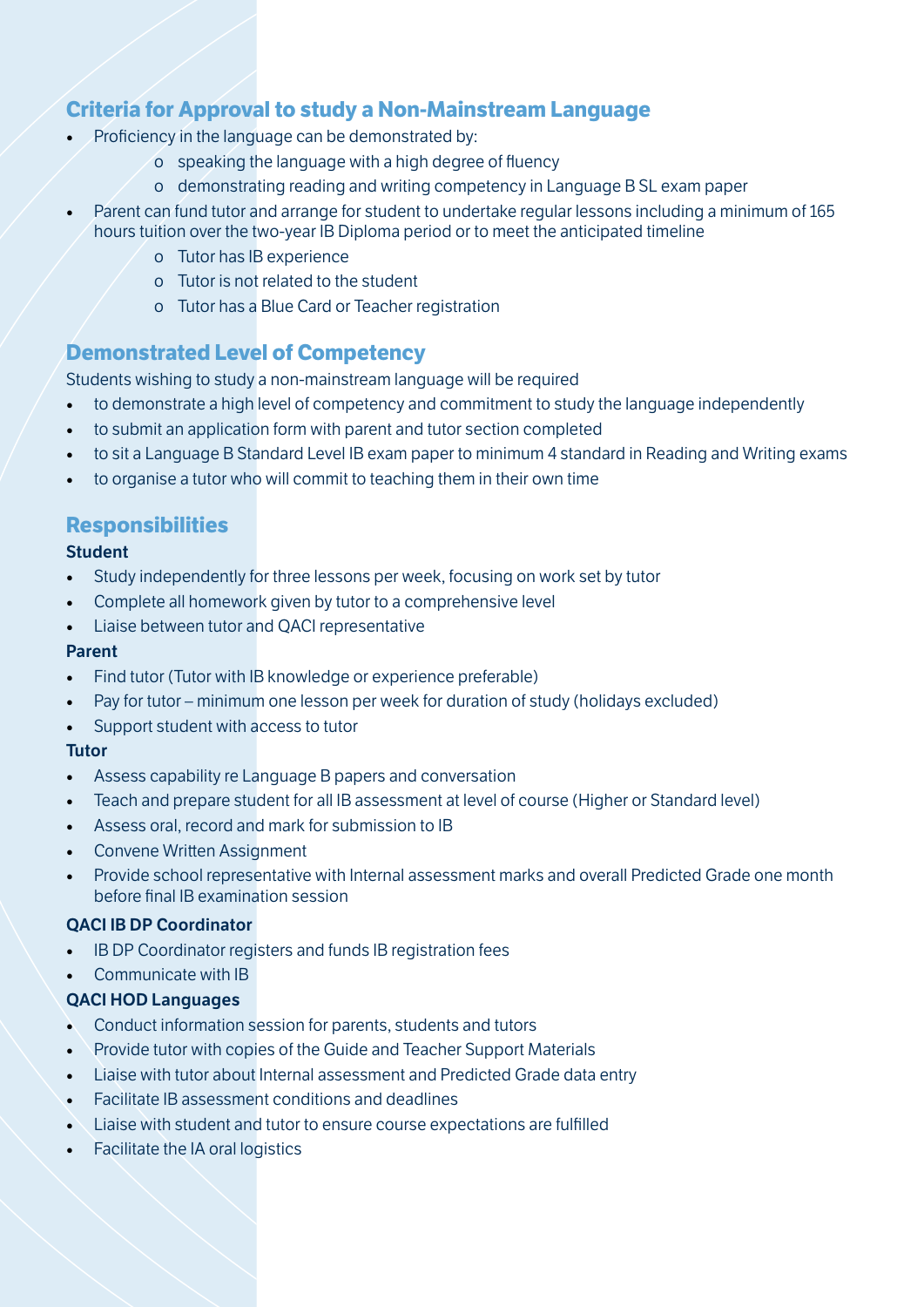## **Availability of subjects (valid to 2026)**

Language B is automatically available at SL and HL, unless otherwise indicated.

| <b>Subject</b>    | <b>May session</b>        | <b>November session</b>   |  |
|-------------------|---------------------------|---------------------------|--|
| Arabic            | $\checkmark$              | $\boldsymbol{\mathsf{x}}$ |  |
| Chinese-Cantonese | $\checkmark$              | $\checkmark$              |  |
| Chinese-Mandarin  | $\checkmark$              | V                         |  |
| Danish            | $\checkmark$              | $\boldsymbol{\mathsf{x}}$ |  |
| <b>Dutch</b>      | $\checkmark$              | $\boldsymbol{\mathsf{x}}$ |  |
| English           | $\checkmark$              | V                         |  |
| Finnish           | V                         | $\boldsymbol{\mathsf{x}}$ |  |
| French            | ✔                         | ✔                         |  |
| German            | $\checkmark$              | $\checkmark$              |  |
| <b>Hebrew</b>     | $\checkmark$ (SL only)    | $\boldsymbol{\mathsf{x}}$ |  |
| Hindi             | $\checkmark$              | $\boldsymbol{\mathsf{x}}$ |  |
| Indonesian        | $\checkmark$              | V                         |  |
| Italian           | $\checkmark$              | V                         |  |
| Japanese          | V                         | V                         |  |
| Korean            | V                         | $\boldsymbol{\mathsf{x}}$ |  |
| Malay             | $\boldsymbol{\mathsf{x}}$ | $\checkmark$ (SL only)    |  |
| Norwegian         | ✔                         | $\boldsymbol{\mathsf{x}}$ |  |
| Portuguese        | V                         | $\checkmark$ (SL only)    |  |
| Russian           | V                         | $\boldsymbol{\mathsf{x}}$ |  |
| Spanish           | $\checkmark$              | $\checkmark$              |  |
| Swahili           | $\boldsymbol{\mathsf{x}}$ |                           |  |
| Swedish           | $\checkmark$              | $\boldsymbol{\mathsf{x}}$ |  |
| Tamil             | $\boldsymbol{\mathsf{x}}$ | (SL only)<br>Ý.           |  |

*Policy reviewed annually in November by the accountable personnel as outlined in the QACI Organisational Chart.*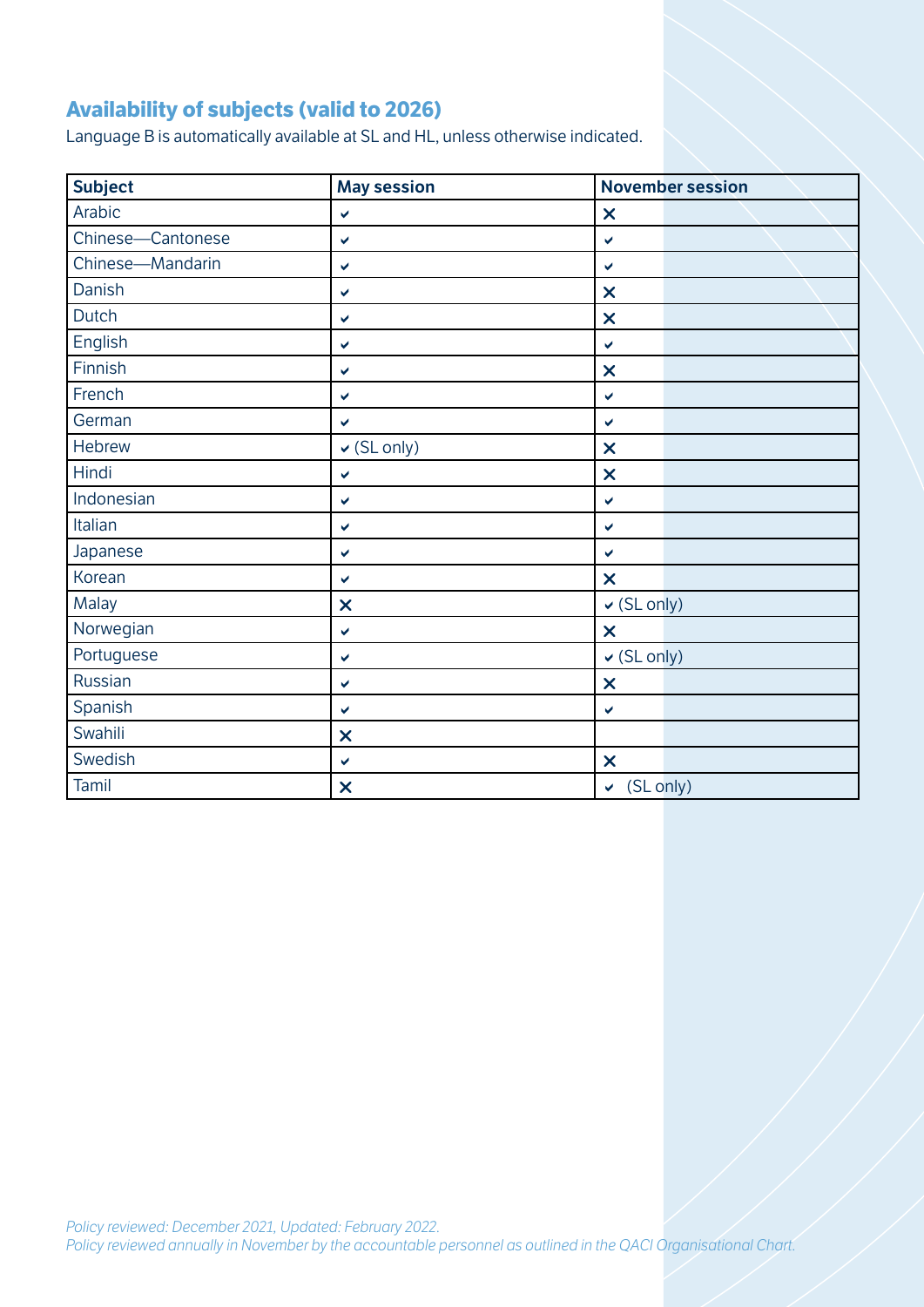# Application to study a Non-Mainstream Language

| <b>Name</b>                                   |  |
|-----------------------------------------------|--|
| <b>Connect</b>                                |  |
| <b>Mainstream Language Currently Studying</b> |  |
| <b>Non Mainstream Language</b>                |  |

## **Student Section**

*Answer the following questions regarding your experience with the Non-Mainstream Language*

| Is the language your mother-tongue?                                                                                                                     |  |
|---------------------------------------------------------------------------------------------------------------------------------------------------------|--|
| Is the language the language most spoken at<br>home?                                                                                                    |  |
| How well can you speak the language?                                                                                                                    |  |
| How well can you read in the language?                                                                                                                  |  |
| How well can you write in the language?                                                                                                                 |  |
| Have you studied the language at a language<br>school? If so, for how long?                                                                             |  |
| If the language you are applying to study is not<br>your mother tonque, how long have you been<br>studying the language and how many hours<br>per week? |  |
| When was your last lesson in the language?                                                                                                              |  |

| <b>Parent Section</b>                                                                        |  |
|----------------------------------------------------------------------------------------------|--|
| Parent Name                                                                                  |  |
| Are you willing to arrange and pay for a tutor in<br>the non-mainstream language?            |  |
| Are you willing to ensure that your child attends<br>regular weekly lessons in the language? |  |
| <b>Parent Email</b>                                                                          |  |
| <b>Parent Phone Number</b>                                                                   |  |
| Signature                                                                                    |  |